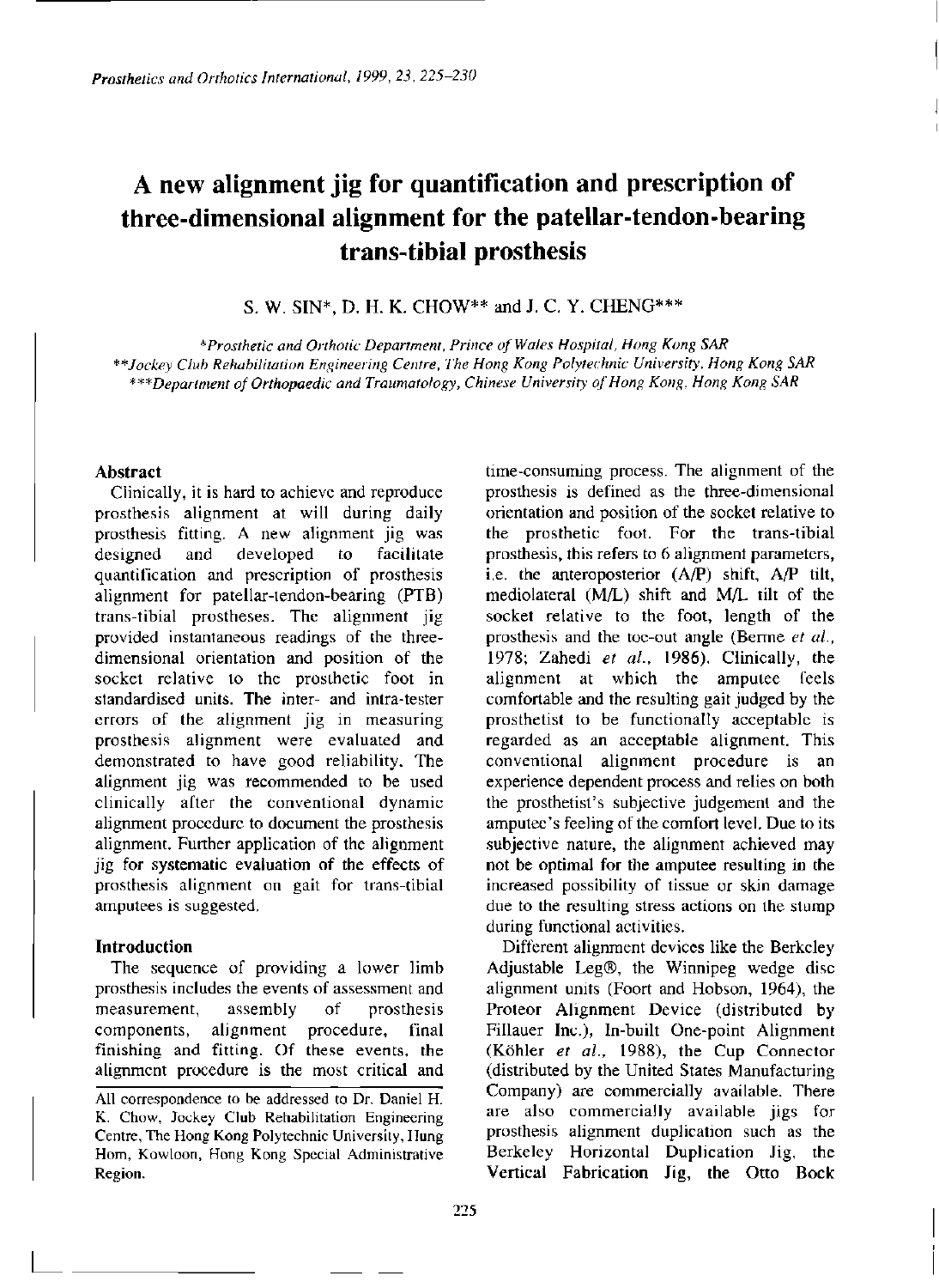Balancing Apparatus, the Otto Bock Alignment Apparatus, the Otto Bock Transfer Alignment Apparatus. These alignment and duplication devices have individual measurement mechanisms for adjusting the alignment. However, they do not provide numerical documentation of the three-dimensional orientation and position of the socket relative to the prosthetic foot. Although the prosthesis alignment can be measured using a conventional plumb line method, the repeatability and accuracy are relatively low. Moreover, it is technically difficult and not reliable to prescribe an alignment using the plumb line method during the alignment procedure.

In 1978, Berme *et al.* developed a socket axis locator for defining and determining the socket axis. By digitising the three-dimensional coordinates of several reference points defined on the socket axis and the socket using a scribing block, the 6 alignment parameters were calculated with good repeatability. Evans and Evans (1994) improved the time-consuming digitisation process by using a magnetic tracking device (3SPACE Isotrak, Polhemus, Vermont, USA) and the 6 alignment parameters could be determined automatically. However, the accuracy of the measurement could easily be affected by the interference induced to the

magnetic tracking device by nearby metallic components. Moreover, prescription of prosthesis alignment using this method could only be achieved by a trial and error approach. It is therefore, the objective of this study to design and develop a simple alignment jig that can be used for measuring as well as prescribing threedimensional prosthesis alignment with 6 degrees of freedom (Berme *et al.,* 1978; Zahedi *et al.,*  1986). As the requirements for different types of amputees are different, the current study is mainly for trans-tibial amputees who are the majority of the amputee population.

# **Particulars of the design**

A simple mechanical alignment jig was designed and developed. The alignment jig consisted of 3 major parts, namely an alignment table, an adjustable socket mount and a socket axis locator (Fig. 1). The design of the alignment table and the socket axis locator was originated from Berme *et al.* (1978) for prosthesis alignment measurement. The alignment table was a framework structure with a pair of parallel shafts and a vertical mount. The vertical mount was used for mounting of the shank of the prosthesis to the alignment table. The adjustable socket mount consisted of 4 scaled independent manoeuvrable frames. The 4 frames were used



Fig. 1. The alignment jig.  $A$  – the alignment table;  $B$  – the vertical mount;  $C$  – the socket axis locator;  $D$  – the adjustable socket mount with 4 scaled independent manoe*u*vrable frames.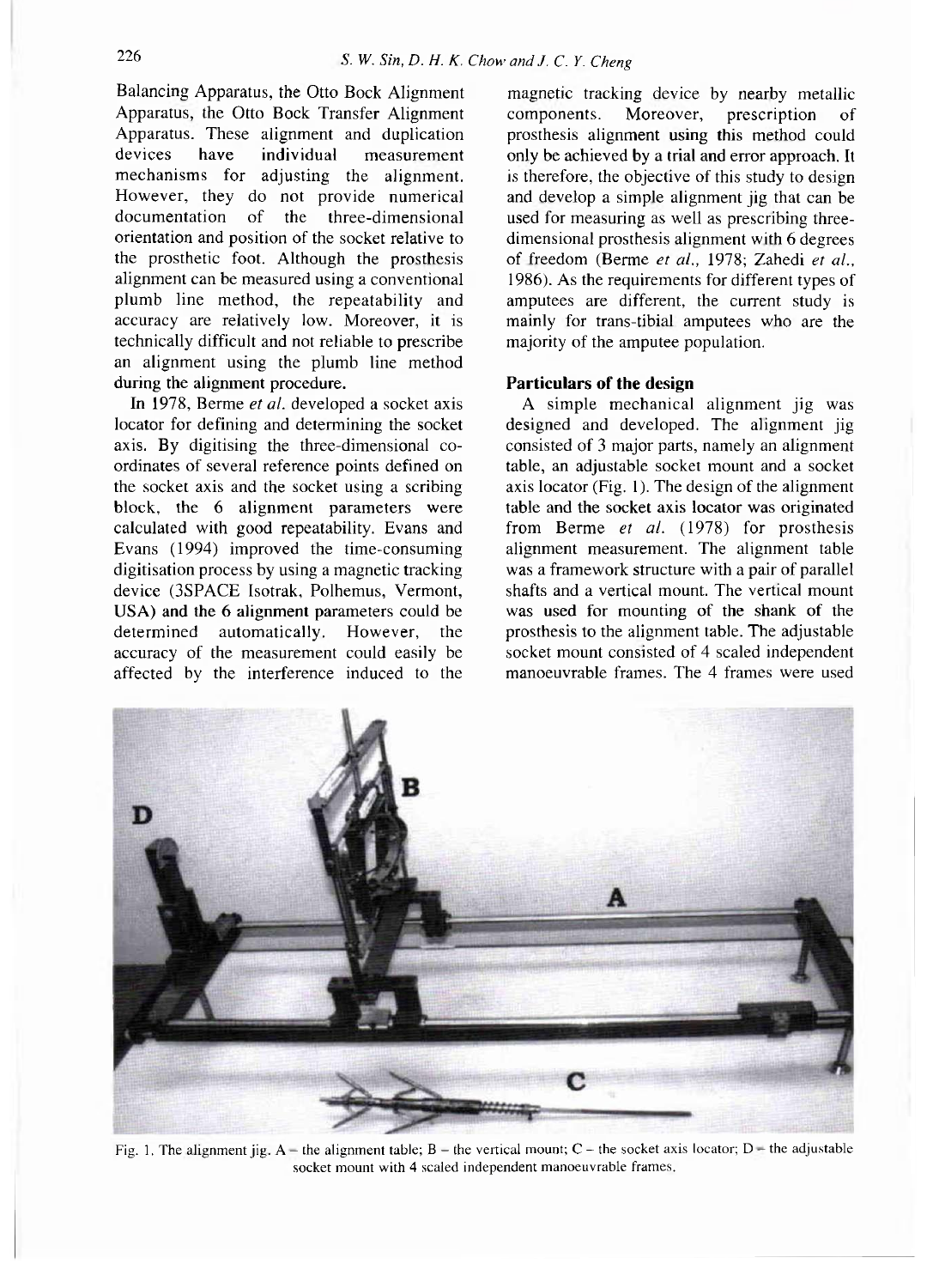to hold the socket in space and control its position and orientation with 4 degrees of freedom (i.e. the socket tilts and shifts in A/P and M/L planes) (Fig. 2). The 5th frame of the adjustable socket mount was used to hold the 4 frames and could slide along the parallel shafts of the alignment table for controlling the height of the prosthesis. There were scales on the parallel shaft and the vertical mount for measuring the length of the prosthesis and the toe-out angle, respectively (Fig. 2).

The socket axis locator was used to define the axis of the socket (Fig. 1). It was constructed with a square central rod on which there were two sliding sub-assemblies. Both the sliding sub-assemblies consisted of 2 pairs of springloaded arms. The two pairs of arms were so designed that they were orthogonal to each other and there was a mechanism to permit the tips of each pair of extendible arms to be kept equidistant to the central rod.

#### **Procedures for determining socket axis**

The procedures in determining the axis of a socket using the socket axis locator are as follows. A line was firstly drawn 25mm distal and parallel to the patellar bar on the inner wall of the socket. The socket axis locator was then

put inside the socket. The position of the socket axis locator was continuously adjusted until the distal end of the central rod was in contact with the distal socket end and the tips of all the extendible arms touched the inner wall of the socket. For the proximal sliding sub-assembly of the socket axis locator, one pair of the extendible arms was positioned to be parallel to the posterior socket brim and the other pair was so positioned that the tip of its anterior arm touched the marked line. When the socket axis locator was set in such a position, the axis of the socket was defined as the central rod of the locator. Accordingly, there would be 4 points of contact between the tips of the extendible arms of the proximal sliding sub-assembly and the inner wall of the socket. By using an outside calliper, the 4 points of contact were duplicated and marked on the outer wall of the socket. They were labelled as A, P, M and L to denote the anterior, posterior, medial and lateral sides of the socket, respectively. Points P, M and L were used as reference points for determining the prosthesis alignment.

# **Procedures for measuring and prescribing prosthesis alignment**

For a given PTB trans-tibial prosthesis, its



Fig. 2. The mechanisms for inputing the 6 alignment parameters. A – for M/L tilt; B – for A/P tilt; C – for M/L shift;  $D$  – for A/P shift;  $E$  – for toe-out angle;  $F$  – for prosthesis height.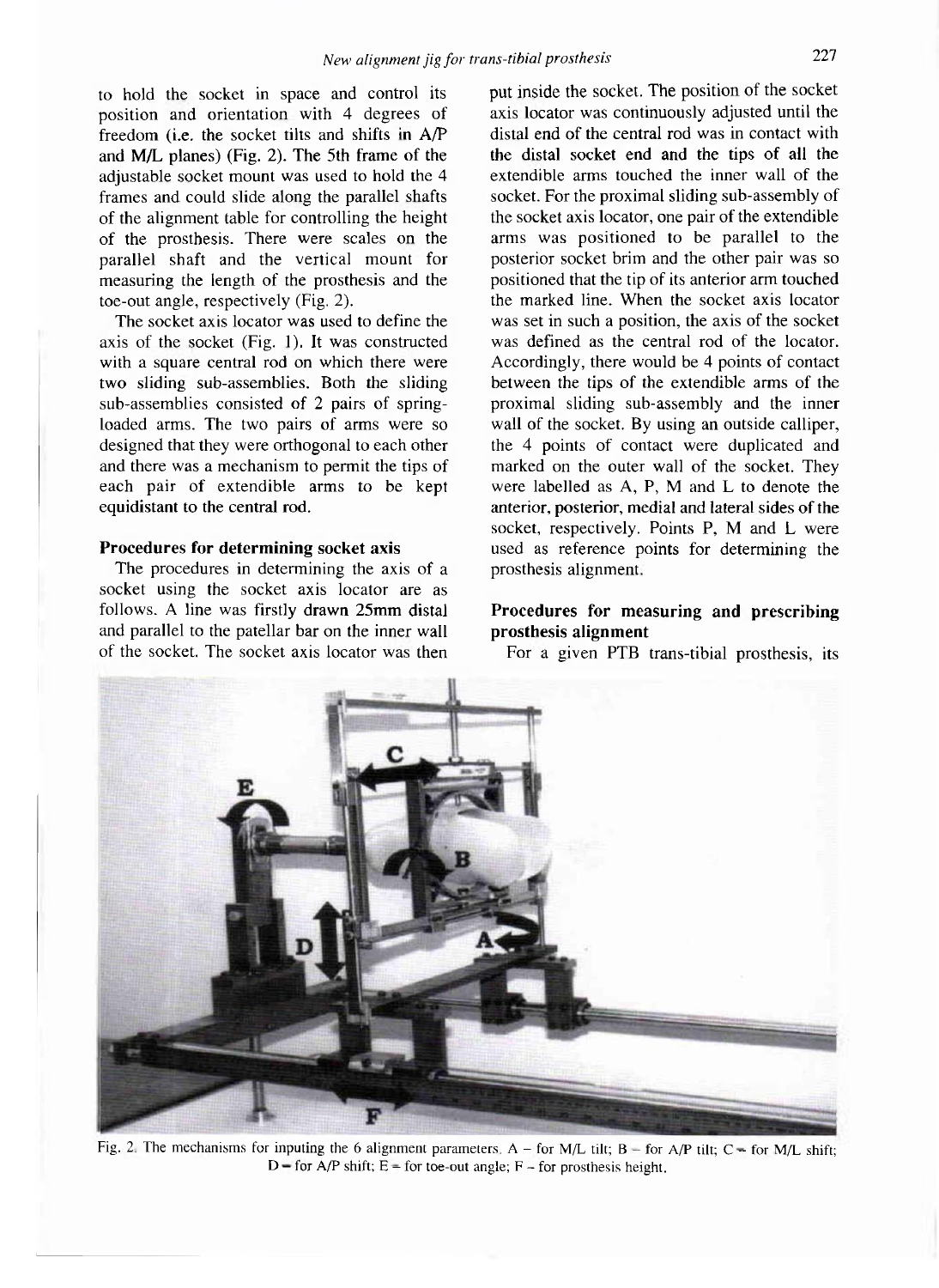alignment can be measured using the alignment jig as follows. A mark was firstly drawn on the foot adaptor to indicate the orientation of the foot. The foot was then removed. Subsequently, the axis of the socket was determining using the socket was determining using the socket axis locator and the 3 reference points, i.e. points P, M and L, were determined. The prosthesis was then mounted onto the vertical mount at the foot adaptor using an ankle-bolt. The adjustable socket mount was adjusted manually until the tips of 3 positioning screws of the adjustable socket mount touched the 3 reference points. The 6 alignment parameters of the prosthesis were then determined directly from the scales on the vertical mount, the parallel shaft of the alignment table and the 4 manoeuvrable frames of the adjustable socket mount. It was recorded that it took less than 6 minutes for a skilled operator to complete a set of measurement.

For prescribing an alignment, the axis of the socket was firstly determined using the socket axis locator and 3 reference points were marked. The socket was then mounted onto the adjustable socket mount at the 3 reference points using the 3 positioning screws. The shank part of the prosthesis with the prosthetic foot detached was mounted separately onto the

vertical mount with the foot adaptor positioned at the required toe-out angle. The required tilts and shifts of the socket in A/P and M/L planes were input using the 4 manoeuvrable frames of the adjustable socket mount. The length of the prosthesis was determined by subtracting the total required length by the foot height and input by using the scale on the parallel shaft of the alignment table. Once all the 6 alignment parameters were confirmed, the socket and the shank were rigidly joined together using a torque wrench. If it was required to modify the alignment, the same reference points would be used and the process above would be repeated. It was also recorded that it took less than 6 minutes to complete a prescription process for a skilled operator.

## **Reliability study**

The resolution of the scales of the alignment jig was 1° for angular and 1mm for linear measurement. The source of errors in using the alignment jig to measure prosthesis alignment may arise from the process in determining the socket axis, duplicating the reference points and measuring prosthesis alignment using the adjustable socket mount. In order to study the intra-tester and inter-tester reliability of the

| Alignment parameter                  | Prosthetist A   | Prosthetist B   |
|--------------------------------------|-----------------|-----------------|
|                                      | 352.6(18.4)     | 352.7 (18.4)    |
| Prosthesis height (mm)               | $324.7 - 369.5$ | $324.3 - 369.3$ |
|                                      | 6.3(1.3)        | 6.4(1.3)        |
| $A/P$ tilt (degrees)'                | $4.7 - 8.2$     | $4.7 - 8.3$     |
|                                      | 4.1(0.4)        | 3.9(0.7)        |
| $M/L$ tilt (degrees) <sup>2</sup>    | $3.7 - 4.5$     | $3.0 - 4.7$     |
|                                      | 7.8(1.6)        | 7.5(1.6)        |
| $A/P$ shift (mm) <sup>1</sup>        | $5.5 - 9.3$     | $5.7 - 7.5$     |
|                                      | 5.3(2.3)        | 5.3(2.4)        |
| $M/L$ shift (mm) <sup>2</sup>        | $4.0 - 9.7$     | $3.2 - 9.8$     |
|                                      | 15.1(1.2)       | 15.1(1.4)       |
| Toe-out angle (degrees) <sup>3</sup> | $13.8 - 17.2$   | $13.8 - 17.3$   |

Table 1. Means (SD) and ranges of the averaged alignments of the 6 prostheses measured by the two prosthetists using the new alignment jig.

<sup>1</sup> Positive for anterior tilt/shift, negative for posterior tilt/shift

<sup>2</sup> Positive for lateral tilt/shift, negative for medial tilt/shift

<sup>3</sup> Positive for toe-out, negative for toe-in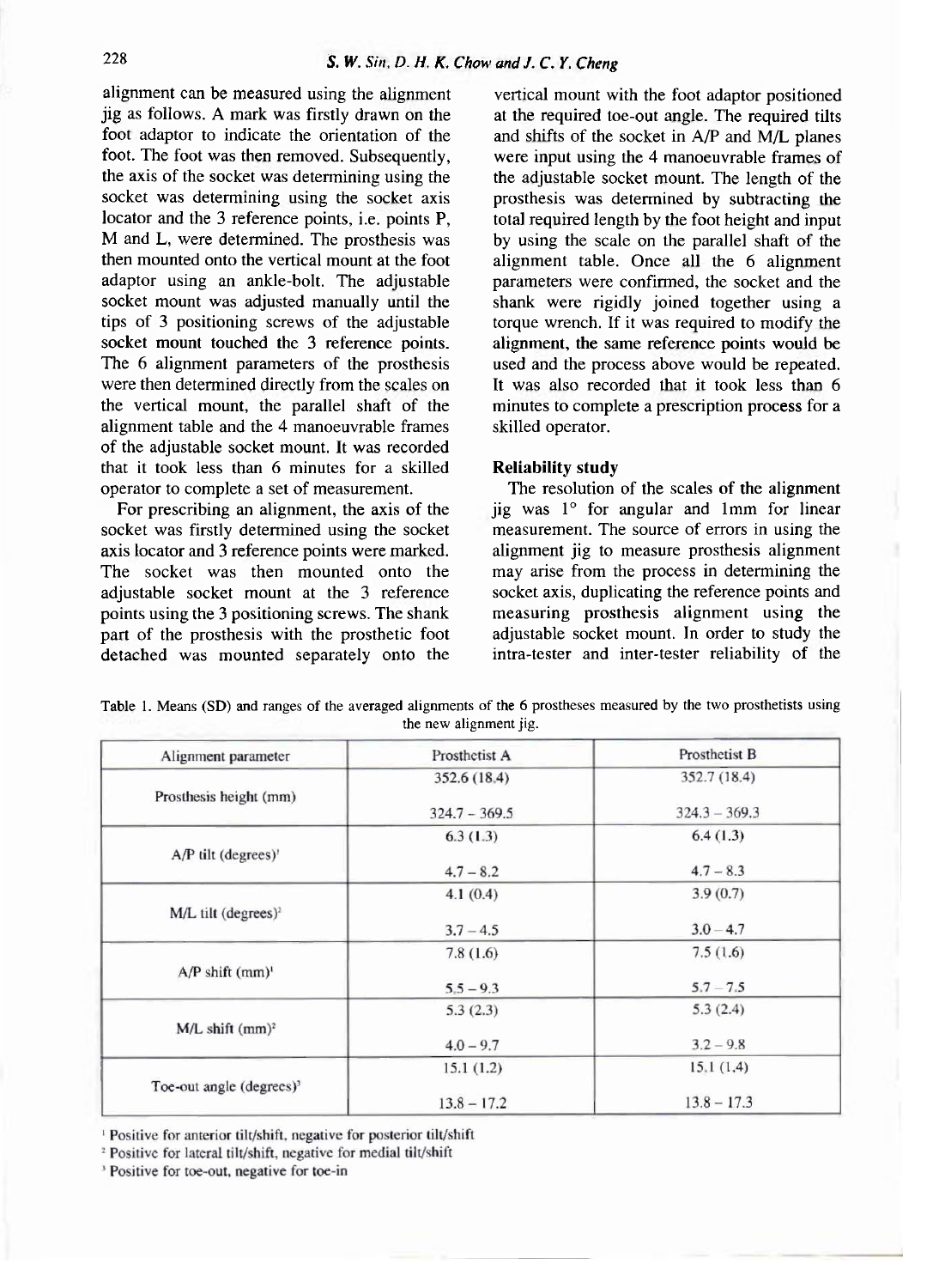|                     | Prosthetist A |         | Prosthetist B |         |
|---------------------|---------------|---------|---------------|---------|
| Alignment parameter | ICC(3,1)      | p-value | ICC(3,1)      | p-value |
| Prosthesis height   | 1.00          | < 0.001 | 1.00          | < 0.001 |
| $A/P$ tilt          | 0.86          | < 0.001 | 0.80          | < 0.001 |
| M/L tilt            | 0.33          | < 0.001 | 0.47          | < 0.001 |
| $A/P$ shift         | 0.89          | < 0.001 | 0.87          | < 0.001 |
| M/L shift           | 0.94          | < 0.001 | 0.95          | < 0.001 |
| Toe-out angle       | 0.79          | < 0.001 | 0.85          | < 0.001 |

Table 2. Intraclass correlation coefficients, ICC(3,1), for studying the intra-tester reliability of the two prosthetists in measuring the 6 alignment parameters.

alignment jig, the 6 alignment parameters of 6 randomly selected PTB trans-tibial prostheses were repeatedly measured 6 times by two prosthetists. The 6 trans-tibial prostheses were currently used by the amputees of the out-patient clinic All the amputees had a stump length longer than 10cm. For each prosthesis, its socket axis was firstly located using the socket axis locator. The 3 reference points were identified and marked using a 0.5mm pencil. The prosthesis alignment was then measured using the alignment jig. The markings of the reference points were removed after the measurement. The reliability of the measurements was assessed using the intraclass correlation coefficient (ICC) (Portney and Watkins, 1993). The ICC of model 3 (i.e.  $ICC(3,1))$  and model 2 (i.e.  $ICC(2,1)),$ were used to reflect the intra-tester reliability of the two prosthetists and the inter-tester reliability of the measurements, respectively.

#### **Results**

For each prosthesis, the 6 alignment parameters were measured 6 times by each prosthetist. The results of the 6 trials were averaged. The means and standard deviations of the averaged prosthesis alignment for the 6 subjects measured by the two prosthetists were determined (Table 1). It was observed that the M/L tilt of the 6 prostheses used fell within a relatively narrow range.

The intra-tester reliability of the two prosthetists were quantified by the  $ICC(3,1)$ values (Table 2). It was found that all the alignment parameters, except the M/L tilt, had good intra-tester reliability with  $ICC(3,1)$  ranged from  $0.79$  to  $1.00$ . The ICC $(3,1)$  values for measuring M/L tilt were 0.33 and 0.47 for the two prosthetists.

In studying the inter-tester reliability of the measurements, only the first set of measurements by each prosthetist was used (Table 3). It was found that all the alignment parameters, except the M/L tilt, had good intertester reliability with ICC(2,1) ranged from 0.74 to 1.00. The ICC(2,1) value for measuring M/L tilt was 0.26 (p=0.301).

# **Discussion**

In prescribing and measuring the alignment of a trans-tibial prosthesis, the only control required is the three-dimensional position and orientation of the socket relative to the foot. There is no restriction on the relative positions of the other prosthetic components as long as they are rigidly linked together. It is therefore, independent of the types of prosthetic components to be used. In this study, a simple mechanical alignment jig was designed and developed. The alignment jig provided direct read-out of the prosthesis alignment and no numerical calculation was required. The operation of the alignment jig was simple and required only common hand tools. It was recorded that it took less than 6 minutes to prescribe or measure a prosthesis alignment for a skilled operator.

In the current study, 6 prostheses currently used by the amputees were used for the

Table 3. Intraclass correlation coefficients, ICC(2,1), for studying the intra-tester reliability of the two prosthetists in measuring the 6 alignment parameters.

| Alignment parameter | ICC(2,1) | p-value |
|---------------------|----------|---------|
| Prosthesis height   | 1.00     | < 0.001 |
| A/P tilt            | 0.84     | 0.001   |
| M/L tilt            | 0.26     | 0.301   |
| A/P shift           | 0.94     | 0.001   |
| M/L shift           | 0.91     | 0.001   |
| Toe-out angle       | 0.74     | 0.038   |